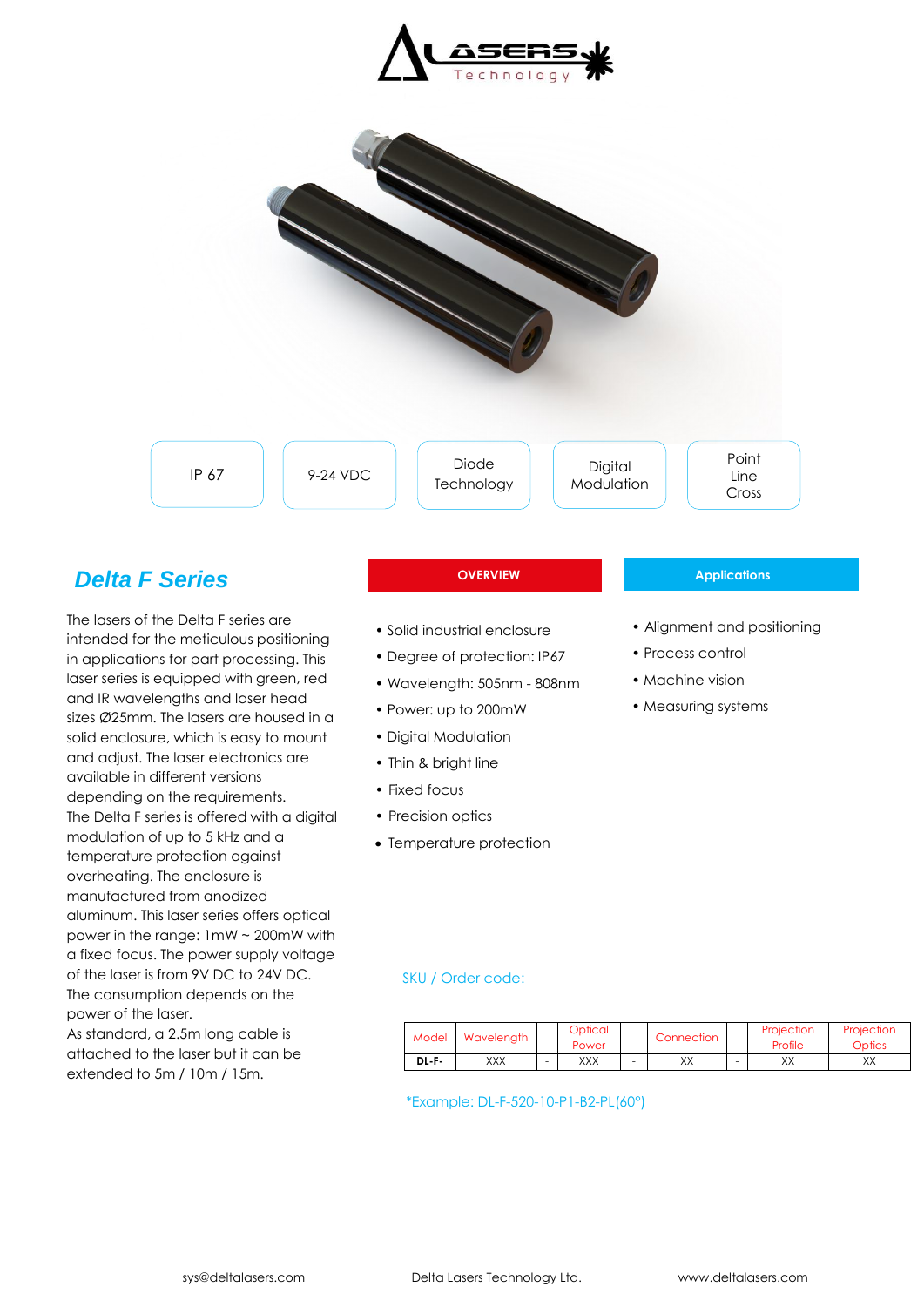

# Technical specifications:

| Wavelength (nm)                   | 505                                                       | 515                                   | 520                                                                                 |                            |                            |                            | 635                        | 638                        | 808                        |
|-----------------------------------|-----------------------------------------------------------|---------------------------------------|-------------------------------------------------------------------------------------|----------------------------|----------------------------|----------------------------|----------------------------|----------------------------|----------------------------|
| Optical power (mW)                | $\leq 35$                                                 | $\leq 35$                             | $\leq 40$                                                                           | $\leq 50$                  | 80                         | ≤100, 120                  | 150                        | ≤100, 170                  | $≤500$                     |
| Laser class<br>*line lasers       | 2M                                                        | 2M                                    | 2M                                                                                  | 2R                         | 3R                         | 3R                         | 3R                         | 2M, 3R                     | 3B                         |
| Technology                        | Diode                                                     | Diode                                 | Diode                                                                               | Diode                      | Diode                      | Diode                      | Diode                      | Diode                      | Diode                      |
| Operating temperature             | $-10^{\circ} + 60^{\circ} - 10^{\circ} + 60^{\circ}$      |                                       | $-10^{\circ} + 60^{\circ}$                                                          | $-20^{\circ} + 60^{\circ}$ | $-20^{\circ} + 60^{\circ}$ | $-10^{\circ} + 60^{\circ}$ | $-10^{\circ} + 60^{\circ}$ | $-10^{\circ} + 60^{\circ}$ | $10^{\circ} + 60^{\circ}$  |
| Storage temperature               |                                                           | $-40^{\circ}$ +85° $-40^{\circ}$ +85° | $-40^{\circ} + 85^{\circ}$                                                          | $-40^{\circ} + 85^{\circ}$ | $-40^{\circ} + 85^{\circ}$ | $-40^{\circ} + 85^{\circ}$ | $-40^{\circ} + 85^{\circ}$ | $-20^{\circ} + 85^{\circ}$ | $-40^{\circ} + 85^{\circ}$ |
| <b>Electrical specifications:</b> |                                                           |                                       |                                                                                     |                            |                            |                            |                            |                            |                            |
| Input voltage                     | 9-24V DC 9-24V DC                                         |                                       | 9-24V DC                                                                            | 9-24V DC                   | 9-24V DC                   | 9-24V DC                   | 9-24V DC                   | 9-24V DC                   | 9-24V DC                   |
| Operating current                 | 100mA                                                     | 80 <sub>m</sub> A                     | 50 <sub>m</sub> A                                                                   | 120 <sub>m</sub> A         | 150 <sub>m</sub> A         | 170 <sub>m</sub> A         | 120mA                      | 80 <sub>m</sub> A          | 500mA                      |
| Protection from high temperature  |                                                           |                                       |                                                                                     |                            | $\checkmark$               | $\checkmark$               | $\checkmark$               | $\checkmark$               | $\checkmark$               |
| Electrical protection             | Protection from polarity reversal, Overvoltage protection |                                       |                                                                                     |                            |                            |                            |                            |                            |                            |
| Connection                        | *(P1) Metal cable gland/fitting                           |                                       |                                                                                     |                            |                            |                            |                            |                            |                            |
|                                   |                                                           |                                       | *(P2) M12, 4-pin connector (angled 90°, straight), cable length: 2,5m, 5m, 10m, 15m |                            |                            |                            |                            |                            |                            |
| Input voltage polarity            |                                                           | Blue color (-), Brown color (+)       |                                                                                     |                            |                            |                            |                            |                            |                            |

# Optical specifications:

| *(B1) Point *(B2) Line *(B3) Cross               |                                                                                                                     |
|--------------------------------------------------|---------------------------------------------------------------------------------------------------------------------|
| *(CL) $90^\circ$ – 110° (gaussian lines profile) |                                                                                                                     |
|                                                  |                                                                                                                     |
| Fixed focus                                      |                                                                                                                     |
| Grid, Crossed lines, Circle (on request)         |                                                                                                                     |
|                                                  |                                                                                                                     |
| 0V - 3,3V/5V/Vin, 5 kHz (upon request)           |                                                                                                                     |
|                                                  |                                                                                                                     |
| Laser head diameter: Ø25                         |                                                                                                                     |
|                                                  | *(PL) homogeneous lines with fan angle - 20°, 30°, 45°, 60°, 90°, 110°<br>Lenath: 134mm – with <b>*(P1)</b> Variant |

|                   | Length: $134mm - with * (P1) Variant$ |  |
|-------------------|---------------------------------------|--|
| Weight (g.)       | 100                                   |  |
| Material          | Anodized Aluminum                     |  |
| Protection rating | <b>IP67</b>                           |  |

sys@deltalasers.com Delta Lasers Technology Ltd. www.deltalasers.com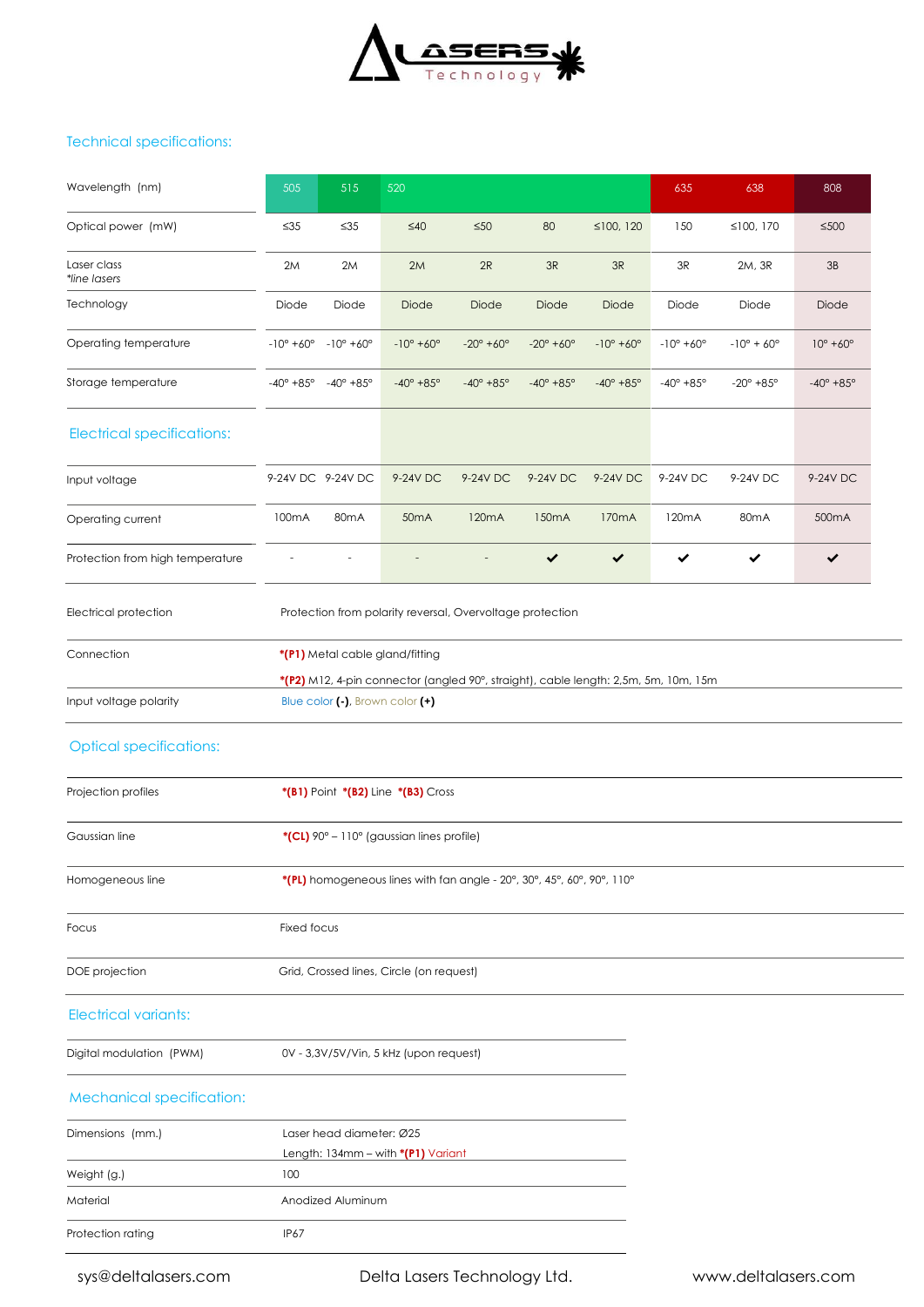

Laser Head Drawing



\*All size is mm